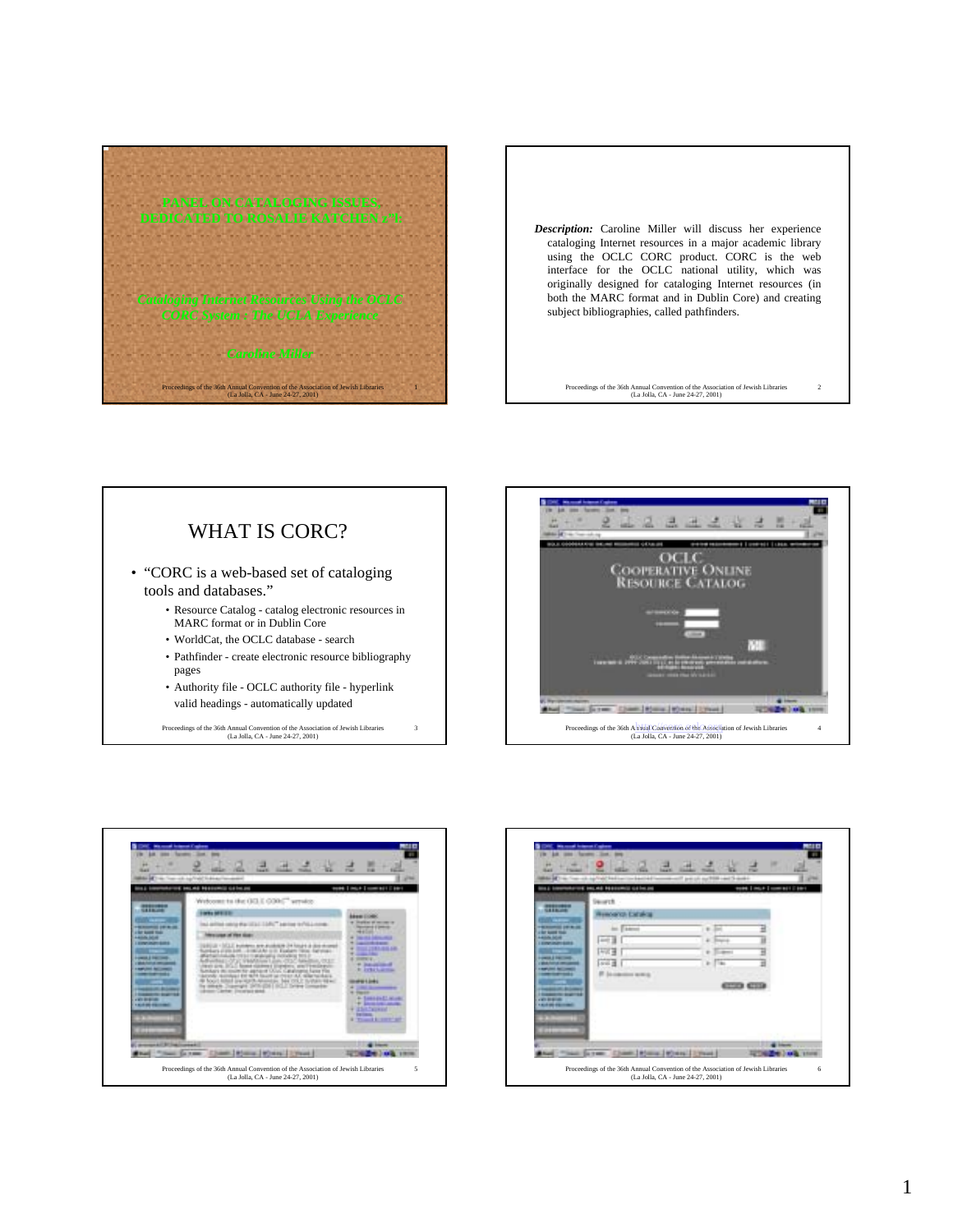









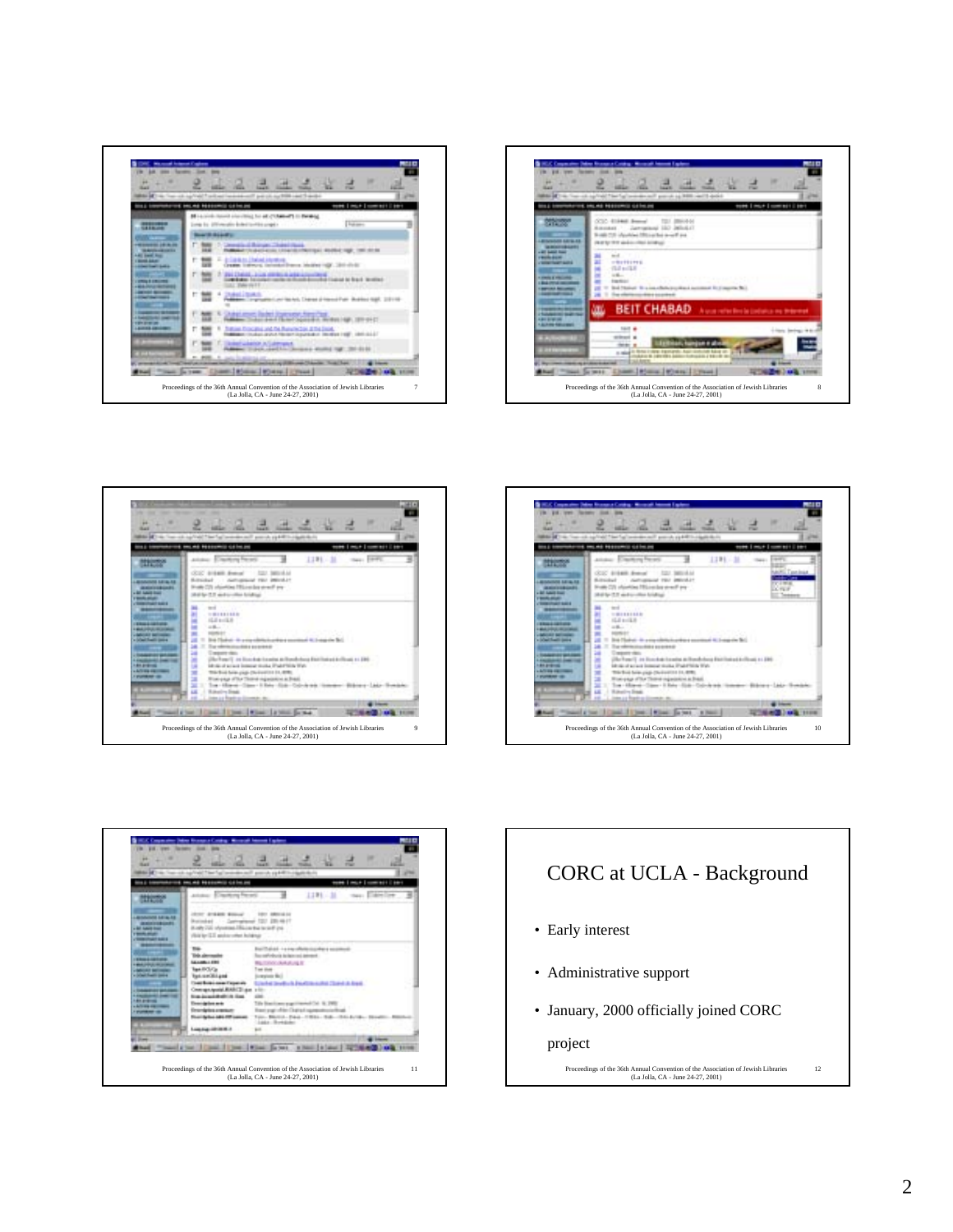



## What is being cataloged in CORC at UCLA?

- Purchased resources
- Selected resources
	- PURL lists
	- Other sites selected by bibliographers and references librarians

Proceedings of the 36th Annual Convention of the Association of Jewish Libraries (La Jolla, CA - June 24-27, 2001)

15



Proceedings of the 36th Annual Convention of the Association of Jewish Libraries (La Jolla, CA - June 24-27, 2001) 16



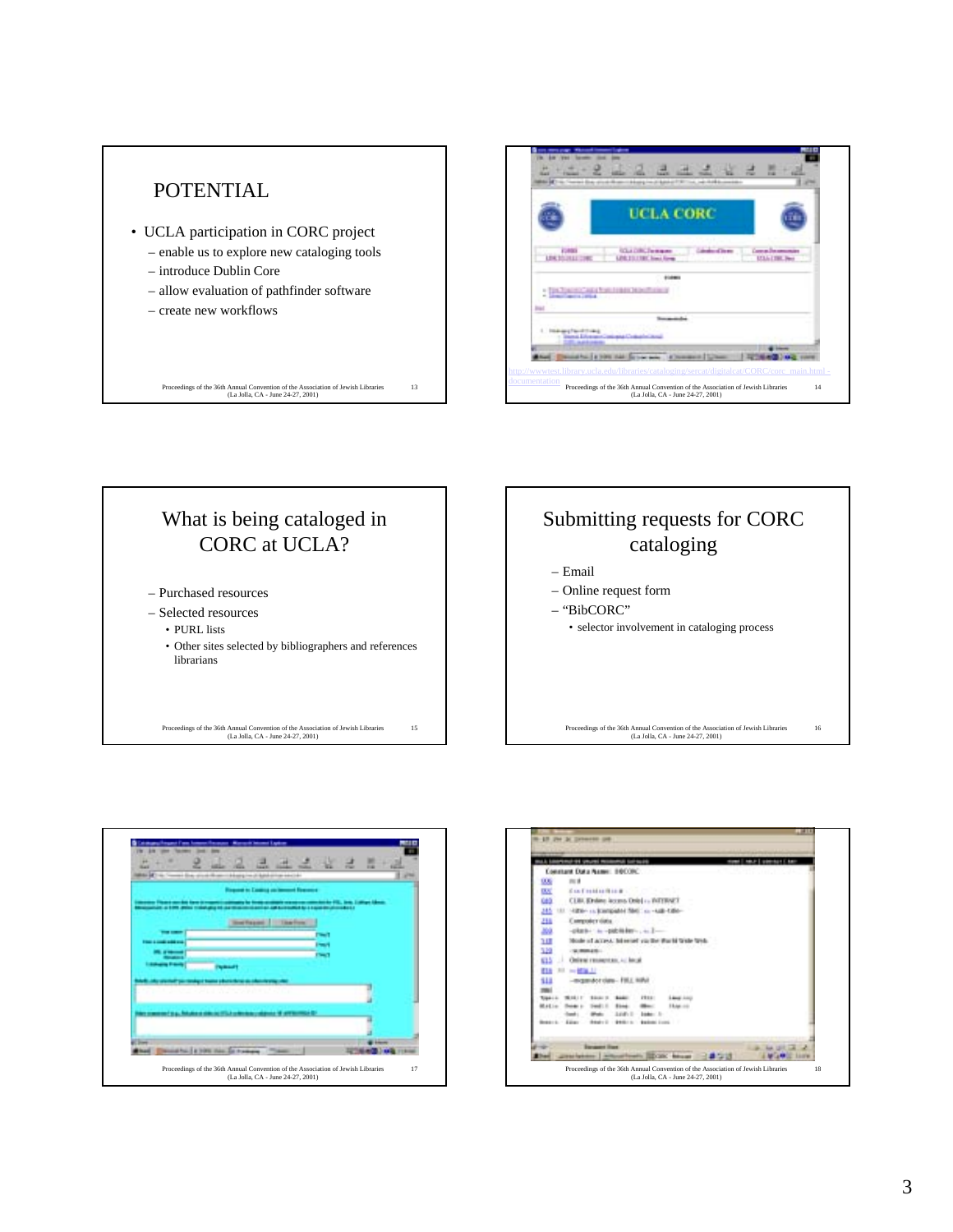





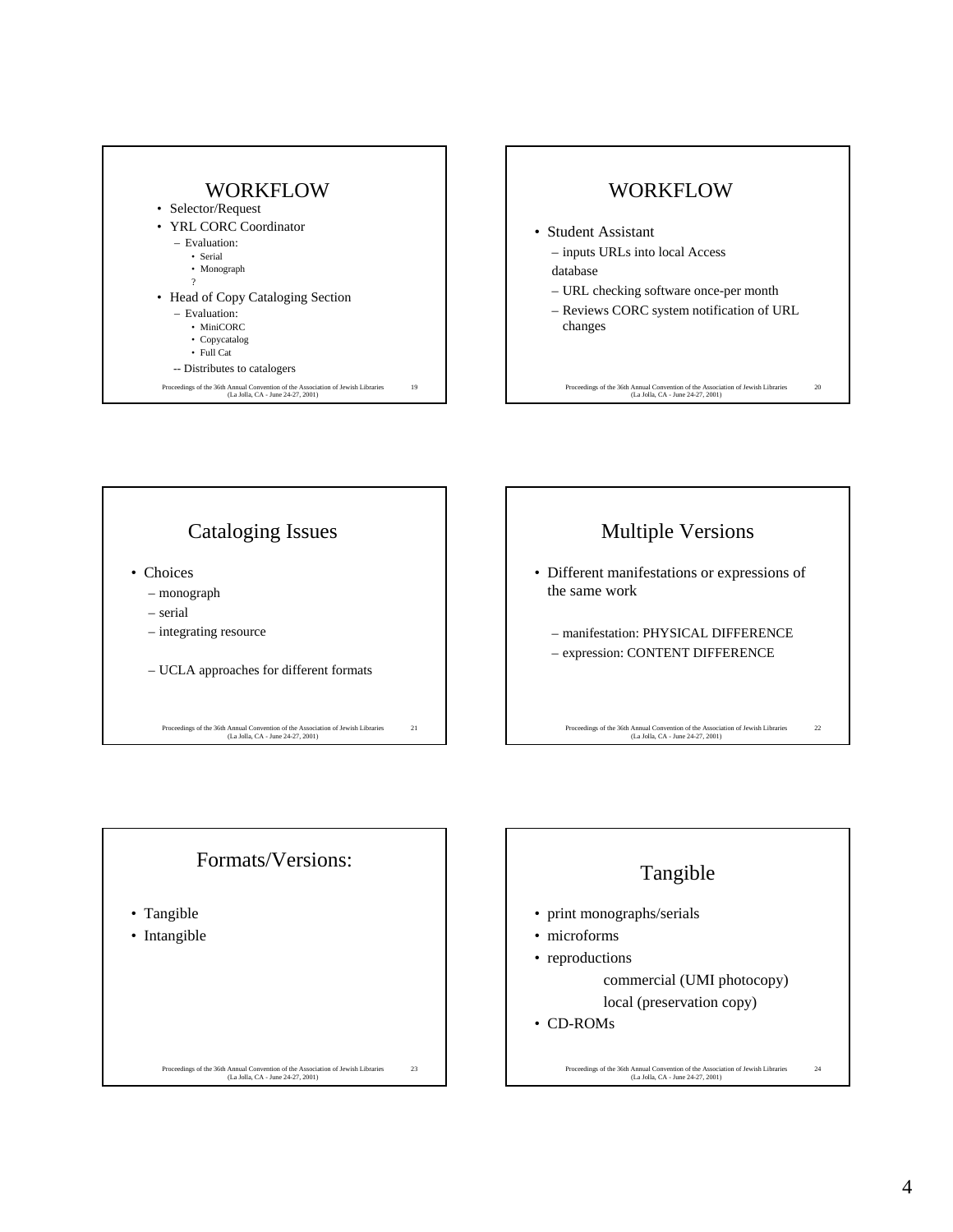



Considerations in choosing cataloging approach: • national cataloging standards

- cataloging practices of shared cataloging
- union catalog
- local cataloging practices & history
- local online catalog

Proceedings of the 36th Annual Convention of the Association of Jewish Libraries (La Jolla, CA - June 24-27, 2001)





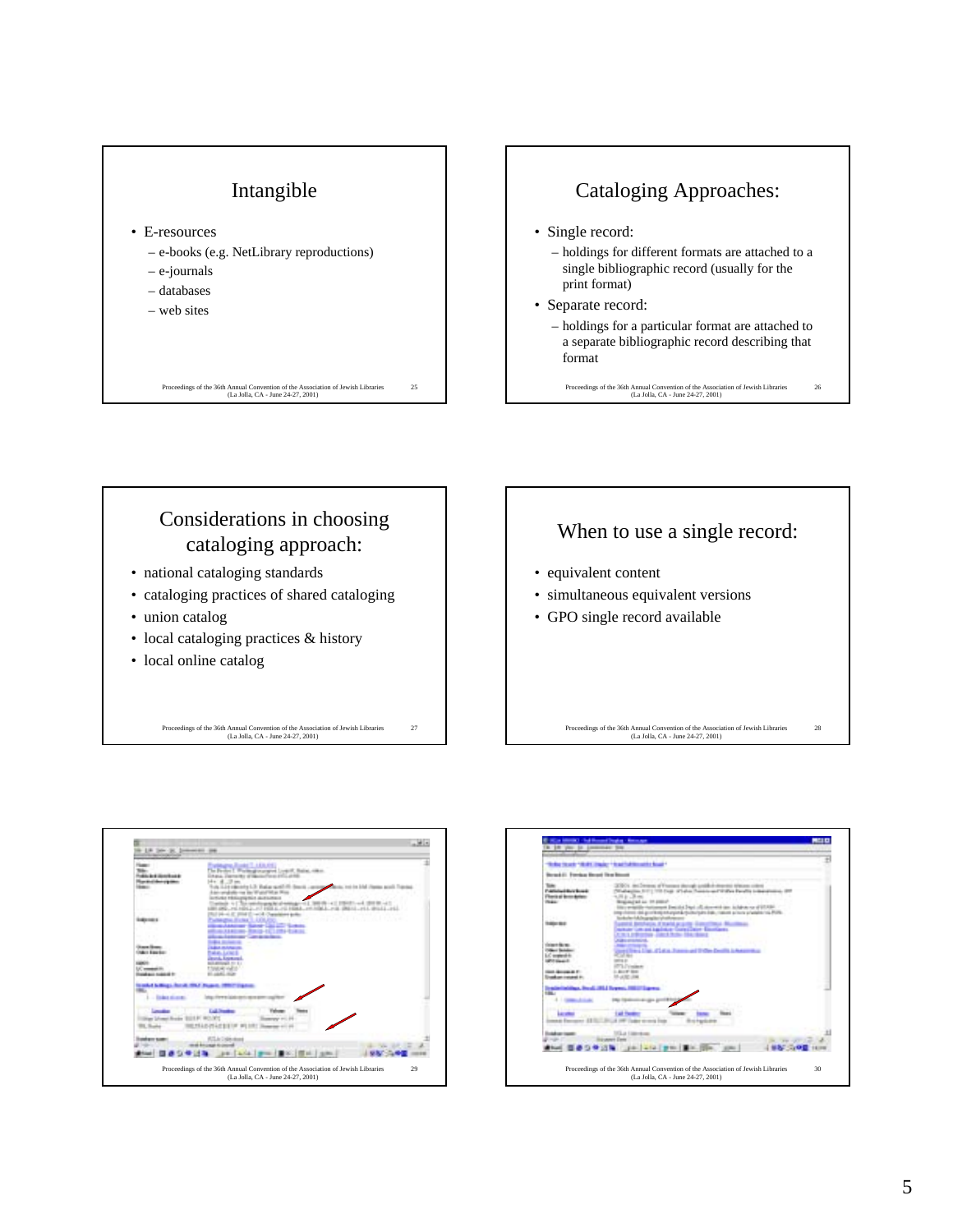





## Coping with Multiple Manifestations of e-resources:

- Dedup and add URLs to bib records
- Dedup and add URLs to holdings records
- Merge them all locally before loading into OPAC
- Consolidate from the outset in the utility

Proceedings of the 36th Annual Convention of the Association of Jewish Libraries (La Jolla, CA - June 24-27, 2001)